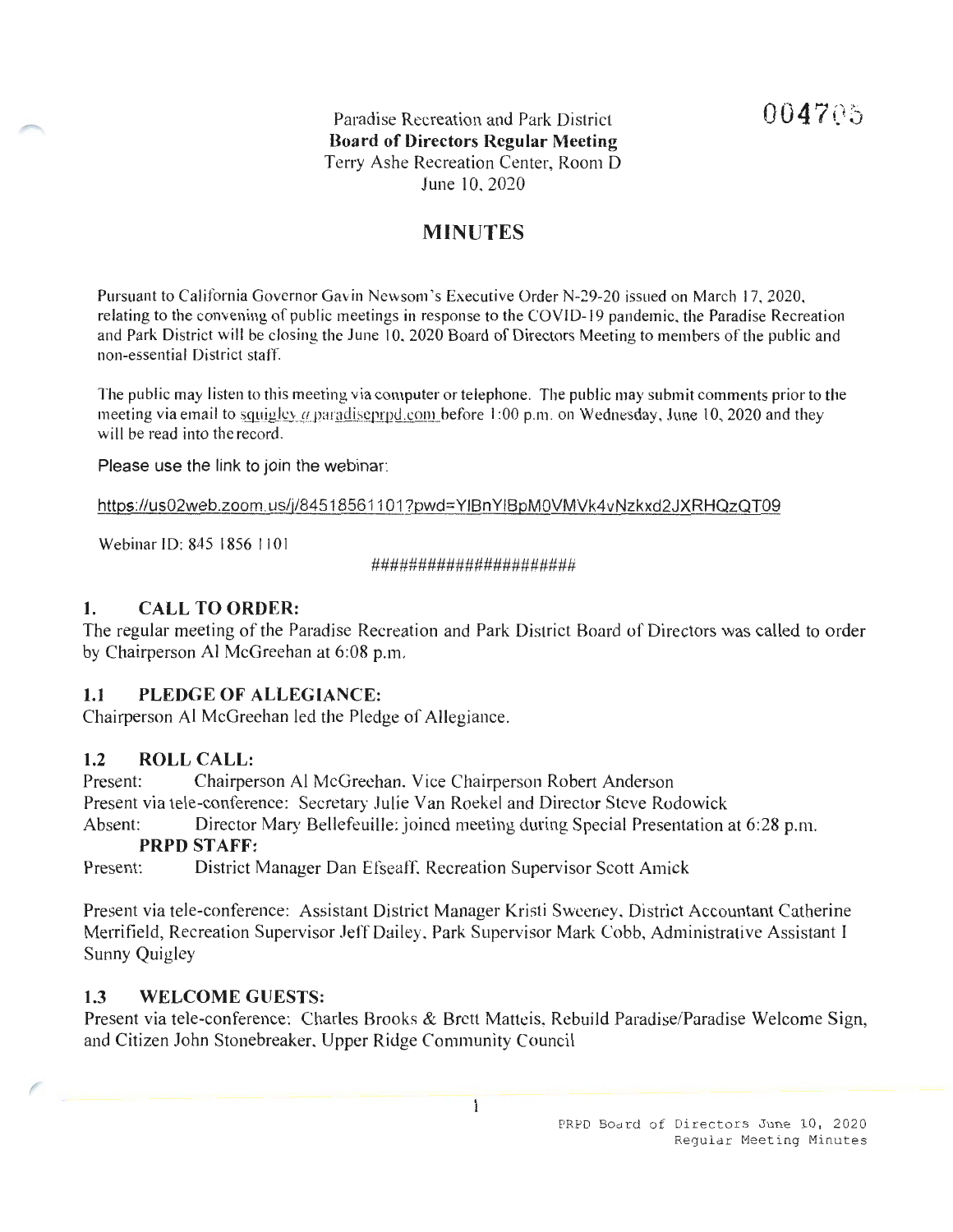# $5.04766$

## **1.4 SPECIAL PRESENTATIONS:**

Charles Brooks and Brett Matteis of Rebuild Paradise presented an overview of the newly designed Paradise Welcome sign to request PRPD Maintenance and caretaking of sign.

### **2. PUBLIC COMMENT:**

Staff reported no public comments were received by the 1 :00 p.m. deadline on June 10, 2020

Anonymous citizen queried via Zoom, ''Can more squares be added?'·. in reference to the Paradise Sign presentation.

Citizen John Stonebreaker commented via Zoom "Speaking from Magalia – the proposed design for the Paradise sign looks fine to me. Welcoming. not exclusionary. We have put up our own welcome sign inspired by the one lost in the fire and would be happy to see Paradise do the same."' (Presented following the Finance District Report by District Manager Dan Efseafl)

#### **3. CONSENT AGENDA**

- **3.1 Board Minutes:** 
	- **a. Regular Meeting of May 13, 2020**
- **3.2 Correspondence: None**
- **3.3 Payment of Bills/Disbursements (Warrants and Checks Report) - Payroll Checks and Payables Checks #051007 to and including #051088 in the total amount of \$92,503.24 including reported refunds and void checks.**
- **3.4 Information Items (Acceptance Only):** 
	- **A. 2020 Paradise High School Draft Swim Pool Usage Agreement**
	- **B. Safety Committee Meeting Draft Minutes for May 21, 2020**

#### **MOTION:**

Vice Chairperson Anderson moved to approve the Consent agenda. with 3.4.B removed and heard separately. The motion was seconded by Secretary Van Rockel and carried unanimously with 5 ayes.

A YES: McGreehan. Anderson. Yan Roekel, Rodowick and Bellefeuille NOES: None ABSTENTIONS: None

Vice Chairperson Anderson had questions regarding the meeting with District attorneys regarding a potential trip and fall court case. District Manager Efseaff will update at a later time.

#### **MOTION:**

Secretary Van Roekel moved to approve the Safety Committee Meeting Draft Minutes (3.4.B). Seconded by Vice Chairperson Anderson.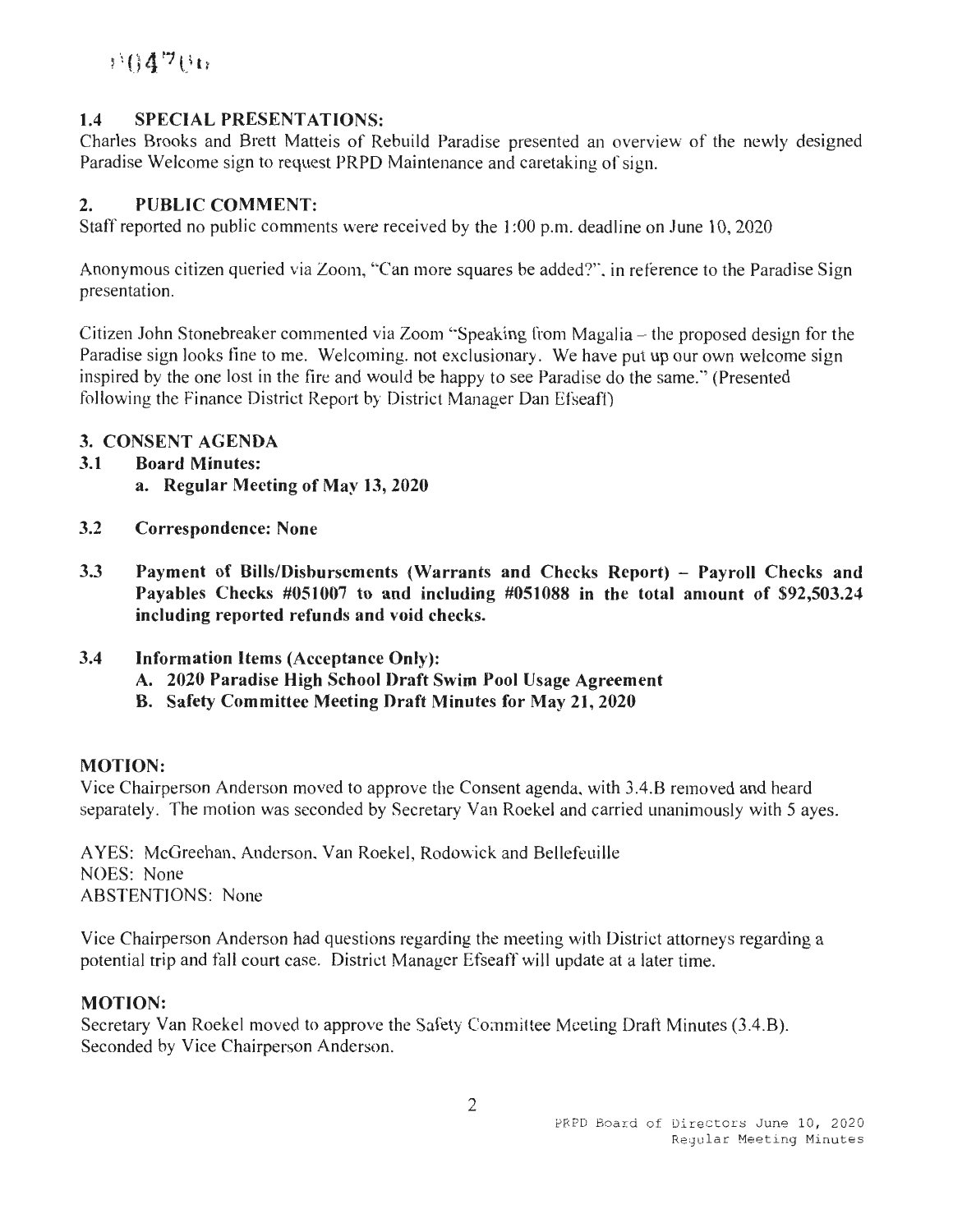AYES: McGreehan, Anderson, Van Roekel, Rodowick, and Bellefeuille NOES: None ABSTENTIONS: None

#### **4. COMMITTEE REPORTS:**

**4.1 Recreation and Park Standing Committee (Rodowick/Anderson)** 

**The Committee met on May 14, 2020 to (1) Complete inspection of key areas of the Paradise Lake facility; and (2) Discuss and potentially recommend special event rates for the Paradise Lake facility.** 

District Manager Efseaff summarized the written report presented to the Board.

The Board concurred to receive this report as presented.

**4.2 Personnel Standing Committee (Van Roekel/Bellefeuille)** 

**The Committee met on May 19, 2020 to review and discuss for full Board of Directors consideration and possible approval; (1) Revised Salary Scale Schedule; (2) Revised Job Descriptions for Administrative Assistant** I, II, **Ill; (3) District Volunteer Guidebook; and (4) Nondiscrimination Notice Under the Americans With Disabilities Act.** 

District Manager Efseaff summarized the written report presented to the Board.

The Board concurred to receive this report as presented.

#### **4.3 Finance Standing Committee (McGreehan/Rodowick)**

**The Committee met on May 21, 2020 to review and discuss for full Board of Directors consideration and possible approval; (1) 2020-2021 Draft Budget narrative; (2) 2020-2021 Capital Improvement Project ICIPI worksheets.** 

District Manager Efseaff summarized the written report presented to the Board.

The Board concurred to receive this report as presented.

**4.4 Personnel Standing Committee (Van Roekel/Bellefeuille)** 

**The Committee met on June 4, 2020 to review and discuss for full Board of Directors consideration and possible approval; (1) Revised Salary Scale Schedule; and met in Closed Session pursuant to California Government Code Section 54957 concerning the District Manager Evaluation and Employment Agreement.** 

District Manager Efseaff summarized the written report presented to the Board.

The Board concurred to receive this report as presented.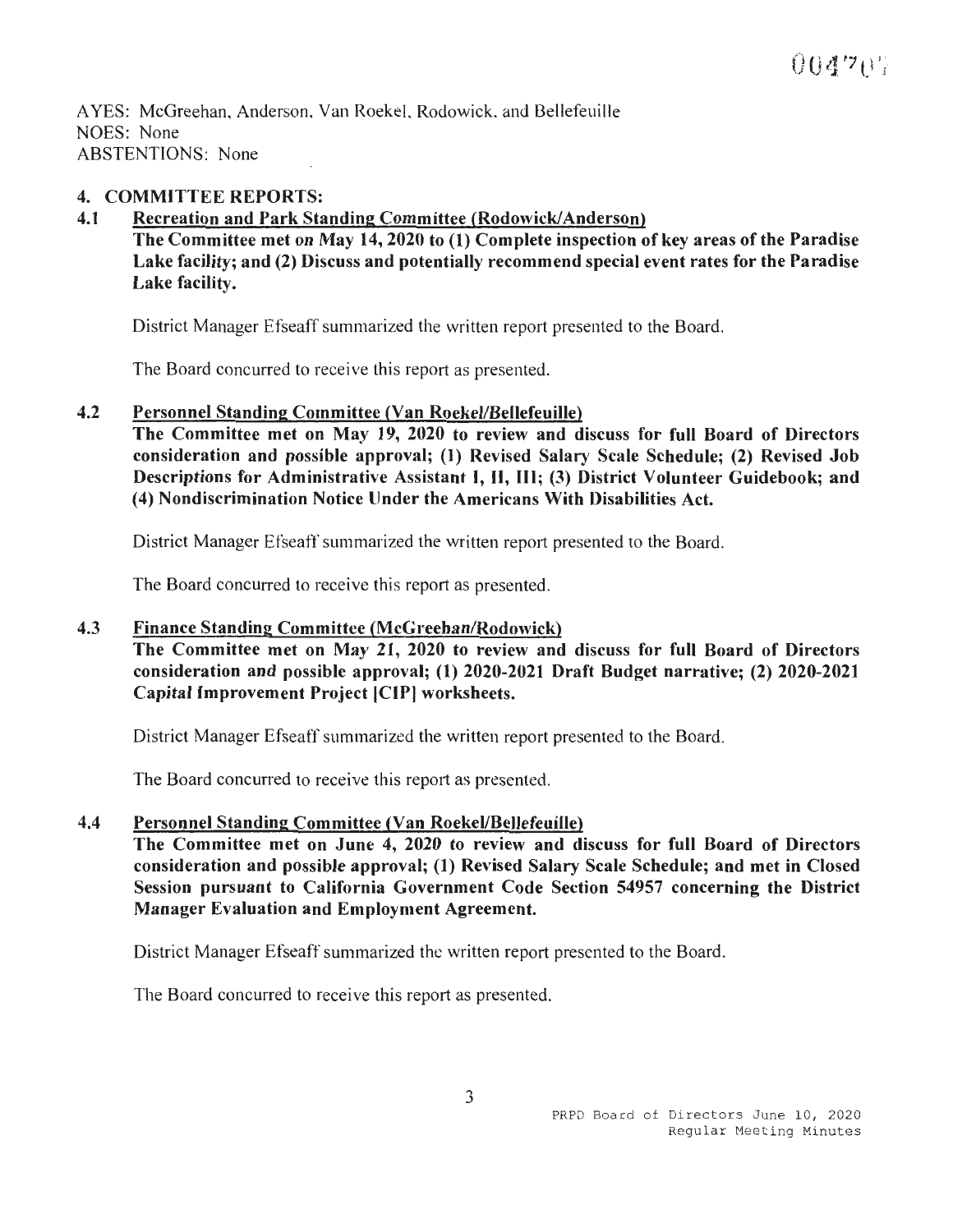## **5. REPORTS**

## **5.1 District Report.**

District Manager Efseaff provided an oral report on the following:

- **Updates**  LAFCO Service Extension Approved for Paradise Lake Operations addressed, as well as the Butte County Elections and BOD positions upcoming and general costs.
- **Administrative and Visitor Services-** Summary regarding consolidation and creation of staffing positions.
- **Finance** District Accountant Merrifield let the Board know about errors on the 2017/2018 Audit and what had been corrected so far. Merrifield also summarized the 2018/2019 Audit proceedings, including the delay from COYID-19. Chairperson McGreehan asked for a timeline from the Auditor regarding completion.
- **Parks (Maintenance and Operations)** Park Supervisor Cobb briefly gave updates on the work being done at Paradise Lake, acknowledging Volunteer Coordinator Sophia Munoz-Oliverez for the volunteer program work and trail cleanup. Also mentioned were the safety and cleaning efforts at T ARC. He also summarized the work being done at Moore Road Ballpark and the Drendel area. District Manager Efseaff mentioned the AmeriCorp work at Lakeridge. Chairperson McGreehan commended putting up benches at the Drendel Circle property. Vice Chairperson Anderson queried about a Maintenance Shop write-up. Mr. Cobb will follow up.
- **Programs** Recreation Supervisor Dailey gave updates regarding the Virtual Fishing Derby and the fish delivery to Paradise Lake. Mr. Dailey also addressed recreation programs. detailing efforts for the Paradise and Concow Pools and Day Camps safely opening, with state/local reopening changing daily.

Recreation Supervisor Amick updated the Board on the Healing Trauma Through Nature Digital Retreat. work with Debbie Moseley/Chocolate Fest promoting natural setting videos of the Ridge.

## • **Outreach and Development** -

- $\circ$  Grant Submitted through NVCF for supporting events, programming
- o Gold Nugget Museum- meeting to discuss tree cleanup
- $\circ$  Spinitar Audio/Visual Donations and Improvements to the TARC facility
- o Sierra Nevada Conservancv Grant funding approved for Noble and Oak Creek Parks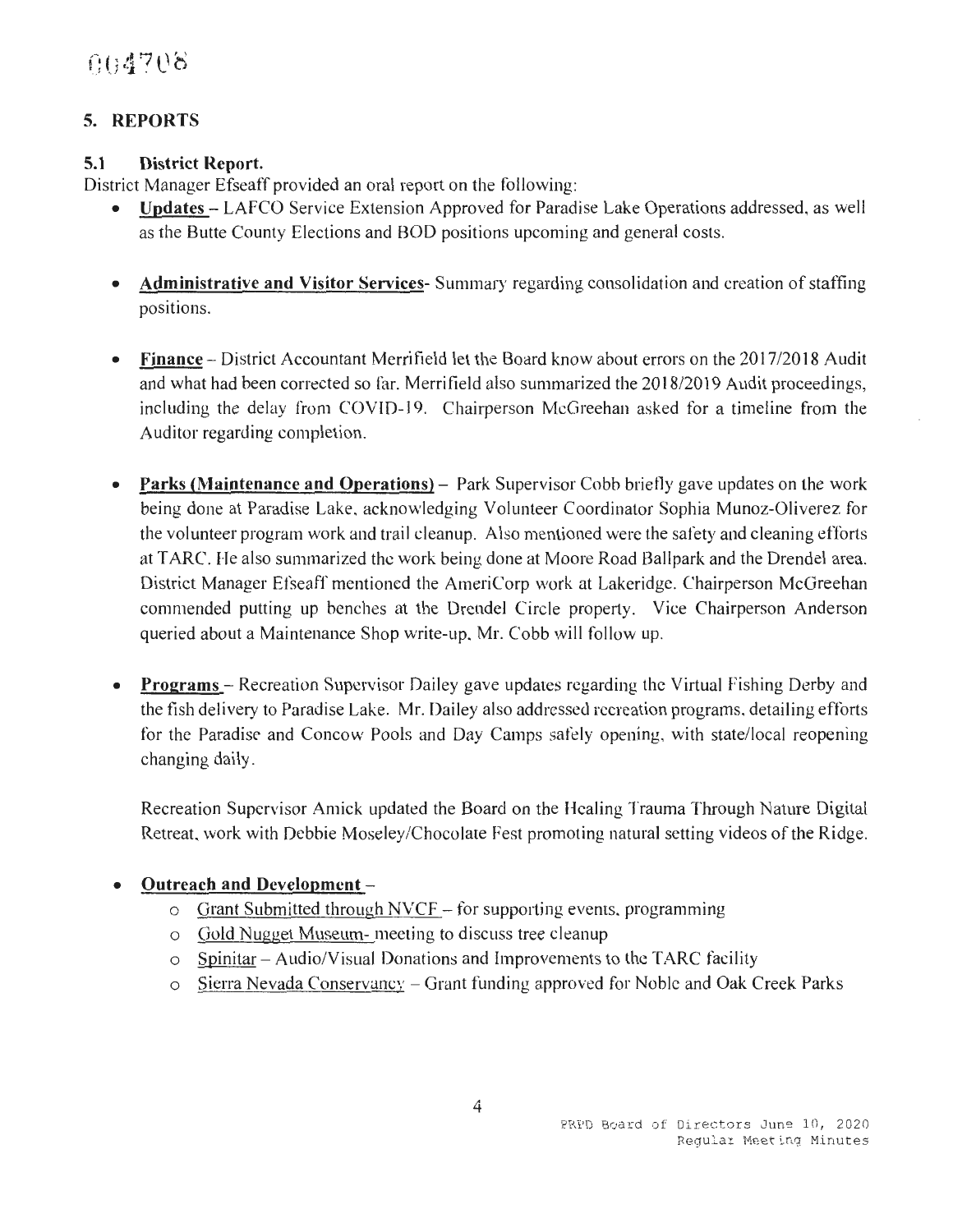### • **Upcoming-**

o Rebuild Paradise - Intends to do drone mapping over Noble Park

## **5.2 Board Liaison Reports (Oral)**

- Vice Chairperson Anderson- Reports Concow Pool Manager Emilia Erickson commended by County Board of Supervisors for her efforts in the Concow Community.
- Director Rodowick None
- Director Van Roekel None
- $\bullet$  Director Bellefeuille -- None
- Chairperson McGreehan Gave commendations to PRPD Staff for the CARPD Online Event.
- **6. CLOSED SESSION** The Board concurred to hear this item at the end of the public meeting.

## **8. OLD BUSINESS**

### **8.1 Approve 2020-2021 Paradise Lake Fee Schedule**

- Staff recommended to be approved as presented. Presented for the 2020 year, June  $1 - Dec 31<sup>st</sup>$ , 2020. Presented fee structure as follows:
	- o Daily: Parking \$3.00 Boating including parking: \$10.00 Designated PRPD Class: Free Annual Parking and Boating Pass: \$30
	- o Picnic Area Reservations: 1-25 persons: \$30
		- 26-50 persons: \$50 51-100 persons: \$100 Gazebo: \$100
	- o Special Event Reservations: Picnic area. Boat ramp, or other: Negotiated Lake House: Day-use meeting space  $(4 \text{ hrs})$ : \$100 Overnight Use: Negotiated rate

Vice Chairperson Anderson did not agree with charging for parking, relative to the absence of fees for all of the other parks. Director Rodowick pointed out the additional upkeep for the gravel and dirt lots at Paradise Lake. Secretary Van Roekel and Director Bellefeuille agreed.

#### **MOTION:**

Director Rodowick moved to adopt the Paradise Lake Fee Structure presented, retroactive to June 1<sup>st</sup>, 2020. Secretary Van Roekel seconded, the motion carried with 4 ayes and 1 no.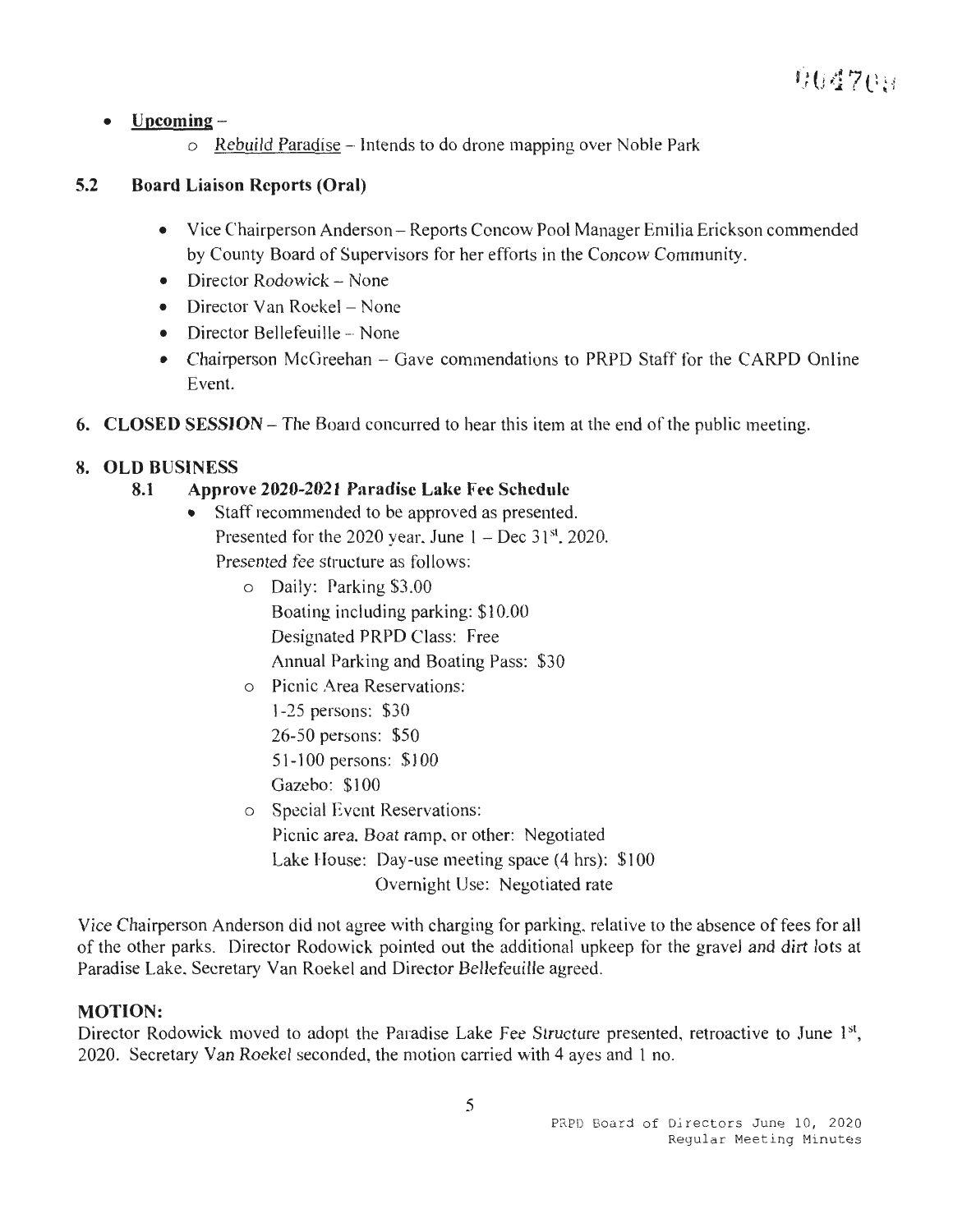### **ROLL CALL VOTE:**

Chairperson McGreehan. aye; Vice Chairperson Anderson, no; Secretary Van Roekel, aye; Director Rodowick, aye; Director Bellefeuille. aye.

#### **9. NEW BUSINESS**

- **9.1** Approve 2020-2021 Preliminary Budget and Set Public Hearing Date The PRPD Board of Directors will consider adopting the 2020-2021 Preliminary Budget as presented in the Notice of Public Hearing and set a public hearing date for July 8. 2020 during the regularly scheduled Board meeting at which time the adoption of the final budget for 2020-2021 may follow the public hearing.
- District Manager Efseaff presented the Preliminary Budget citing revenue from programs, FEMA, and impact fees. Efseaff also discussed payroll expenses, reduction in future utility costs due to new LED lighting, and allocations.

Chairperson McGreehan brought up a few small discrepancies to amend immediately in meeting.

Pg. 103 Item 6: Off-set, not off-site

Pg. 105: Remove 2nd paragraph

Pg. 106 Item G: Clarify budget documents

Pg. 107 Item 3: Correction 2019/2020 to FY 2020/2021

Pg. 108: Remove incomplete sentence

Pg. l 14: Increase Font. change footer to 2020/2021

Pg. 127: Change footer to 2020/2021

Director Bellefeuille requested:

Pg. 98 Table: Line up columns

#### **MOTION:**

Director Bellefeuille moved to approve the 2020-2021 Preliminary Budget and the public hearing date for July 8<sup>th</sup>, 2020. Director Rodowick seconded the motion. Motion carried with 5 ayes.

#### **ROLL CALL VOTE:**

Chairperson McGreehan, aye: Vice Chairperson Anderson, aye; Secretary Van RoekeL aye: Director Rodowick, aye; Director Bellefeuille. aye.

**9.2** Resolution #20-06-1-481 – Appropriation Limit – The PRPD Board of Directors will consider adopting Resolution #20-06-1-481 setting the District Appropriation Limit at \$2,391,164.21 for Fiscal Year 2020-2021 as presented.

#### **MOTION:**

Chairperson McGreehan moved to approve Resolution #20-06-1-481 as presented. Vice Chairperson Anderson seconded. Motion carried with 5 ayes.

#### **ROLL CALL VOTE:**

Chairperson McGreehan. aye; Vice Chairperson Anderson. aye; Secretary Van Roekel, aye; Director Rodowick, aye; Director Bellefeuille. aye.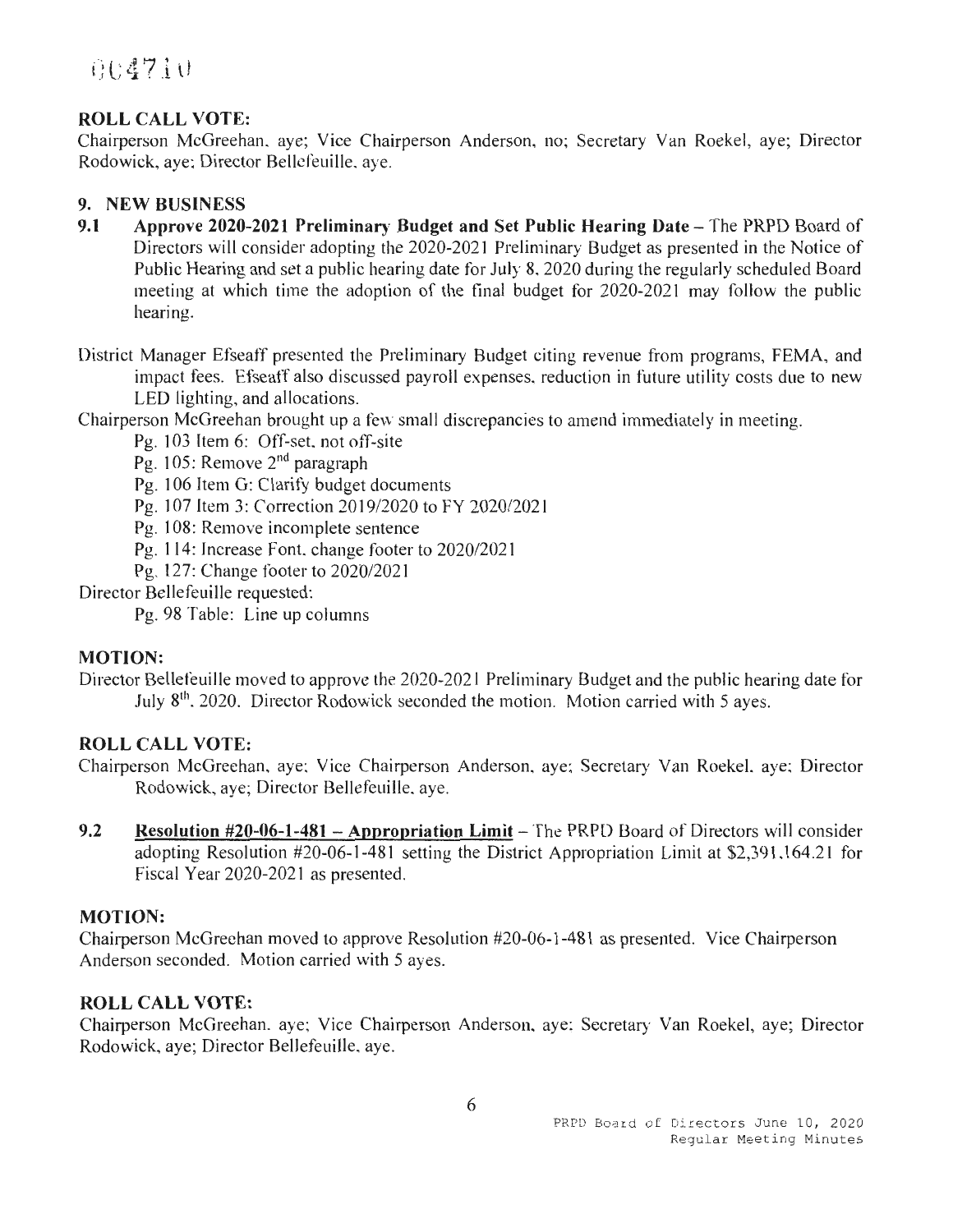**9.3 Revised Job Descriptions** - Assistant District Manager Sweeney presented the Job Descriptions for Board review.

### **MOTION:**

Secretary Van Roekel moved to approve the revised Job Descriptions as presented. Director Rodowick seconded. Motion carried with 5 ayes.

### **ROLL CALL VOTE:**

Chairperson McGreehan, aye; Vice Chairperson Anderson, aye; Secretary Van Roekel. aye; Director Rodowick, aye; and Director Bellefeuille. aye.

**9.4 Moore Road Lighting Project** – Staff is seeking Board Of Directors approval to initiate a Request for Proposal [RFP] for lighting upgrade on the small ballfield at Moore Road Ballpark.

### **MOTION:**

Chairperson McGreehan moved to approve the Lighting Project, Director Rodowick seconded. Motion carried with 5 ayes.

#### **ROLL CALL VOTE:**

Chairperson McGreehan, aye; Vice Chairperson Anderson, aye; Secretary Van Roekel, aye; Director Rodowick, aye: Director Bellefeuille, aye.

#### **6. CLOSED SESSION**

- **6.1** Pursuant to California Government Code Section 54957 .6. employee salary and benefit negotiations.
- **6.2** Pursuant to California Government Code Section 54957, District Manager Evaluation and Employment Agreement.

## **7. REPORT ON CLOSED SESSION**

- The Chair directed the Board to Closed Session at 9:01 pm.
- Chairperson McGreehan reconvened the public meeting at 9:50 pm.
- Chairperson McGreehan reported that for
	- o Item 6.1: Pursuant to California Government Code Section 54957.6, that the Board reviewed the scenarios and recommendation from the P.C. to adjust the salary scale for FY 2020-21 to increase most part-time positions by \$ I/hour and a 5% increase for fulltime staff starting  $1/1/2021$ .
	- o Item 6.2: Pursuant to California Government Code Section 54957. the Board reviewed and discussed the process laid out for the District Manager review discussed at the P.C. Board provided direction to Secretary Van Roekel and District Manager Efseaff.